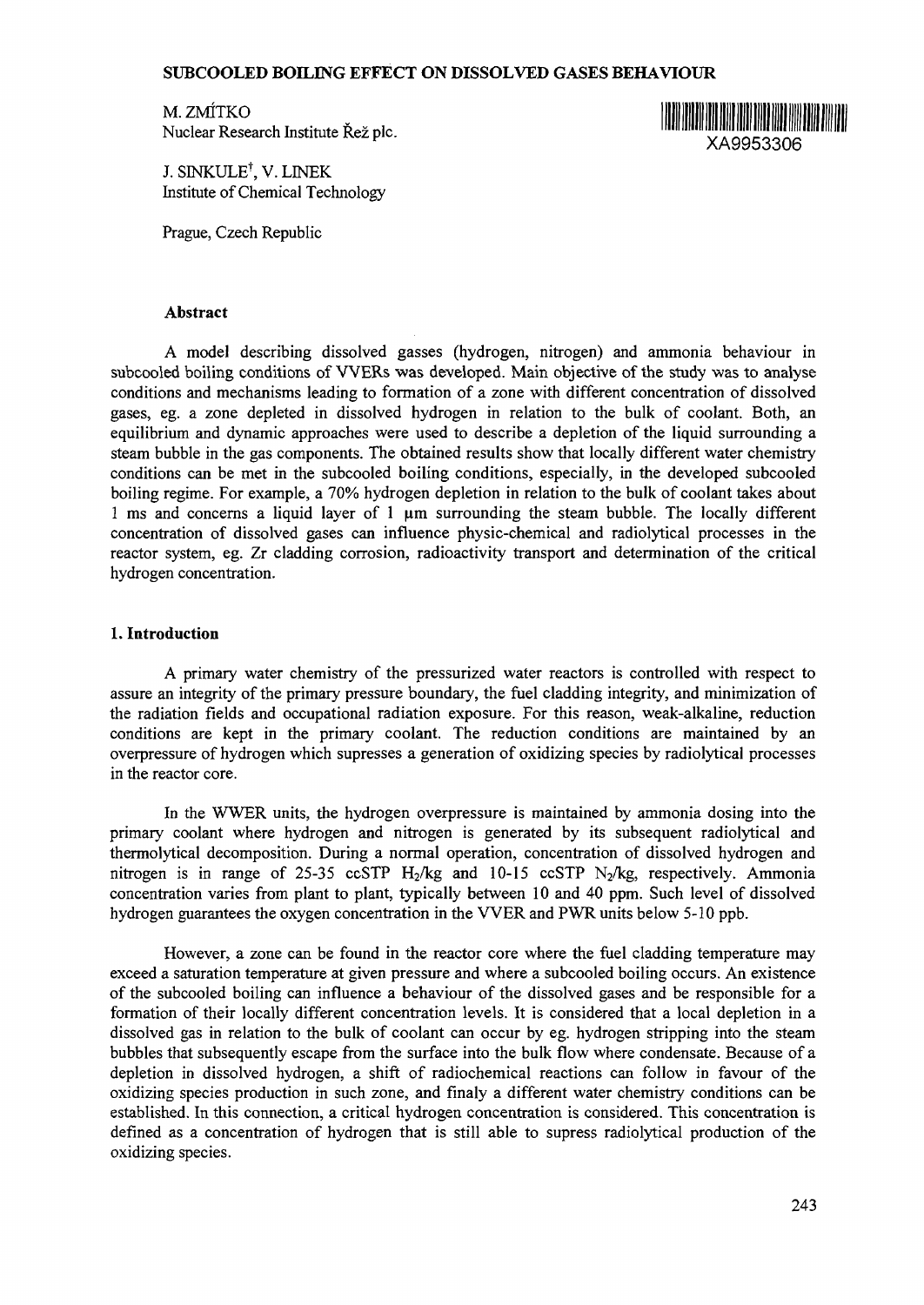A phenomenon of the formation of locally different water chemistry conditions due to a subcooled boiling effect is considered mainly with respect to a possible acceleration of zirconium cladding corrosion and an effect on corrosion product behaviour and radioactivity build-up on the primary system surfaces.

So, the main objective of this study was to analyse conditions and mechanisms leading to formation of a zone with different concentration of dissolved gases, eg. the zones depleted in dissolved hydrogen in relation to the bulk of coolant.

# **2. Thermal-Hydraulic Assessment**

A WWER-1000 unit was chosen for detail analysis of the dissolved gases behaviour. The first of all, thermal-hydraulic conditions of the WWER-1000 unit were analysed with respect to a possible formation of locations in the reactor core working in subcooled boiling regime, an extent and intensity of the subcooled boiling process. The thermal-hydraulic assessment was based on a simplified model of the fuel channel where a surface heat flux  $q_w$ , the coolant temperature T and cladding surface temperature  $T_w$  were determined. The assessment was performed for the following parameters:

Primary system pressure (saturation temperature), *P:* 15.7 MPa *(Ts:* 345.8°C) Core inlet temperature, *T;.* 289 ° Average linear heat rate of the fuel rod,  $q_{1a}$ : 15.8 kW/m Average heat flux on the cladding surface,  $q_{w}$ : 550 kW/m<sup>2</sup> Fuel rod outer diameter, *d:* 9.144 mm Fuel rod length, *L:* 3.5 m Coolant flow velocity in the core (considered as input data),  $v_L$ : 4 m/s Radial coefficient of the power distribution in the core, *Kr:* 1.2 Axial coefficient of the power distribution in the core, *Kz:* 1.45

Results of the thermal-hydraulic assessment show that there is a number of the fuel channels working in the subcooled boiling regime, ie. where the cladding temperature is reaching saturation temperature  $(T_w = T_s)$ . Temperature distribution in the reactor core is shown in Fig.1 in form of isotherms for the coolant and cladding surface temperatures. Distribution of the heat flux, and the coolant and cladding surface temperatures in the axial fuel channel  $(r = 0)$  is given in Fig.2.

## **3. Modelling of Dissolved Gases Behaviour**

Two different approaches were considered in develoment of a model of dissolved gases behaviour. An *equilibrium model* describes a process of saturation of the steam bubbles by dissolved gases or ammonia as an equilibrium process where the equilibrium concentration of the gas in steam (ie. its solubility level) is reached. In the opposite, a *dynamic model* describes the saturation process with respect to its dynamics. A reaching of the chemical equilibrium state is considered as a timedependant process where the final equilibrium state need not to be reached.

#### *3.1 Equilibrium model*

A depletion of the coolant in dissolved gases can occur at steam phase generation. If steam bubbles are equilibriously saturated with a dissolved gas the following balance and equilibrium state is valid:

$$
V_{L0} \rho_L = V_L \rho_L + V_G \rho_G
$$
  
\n
$$
V_{L0} c_{L0i} = V_L c_{Li} + V_G c_{Gi}
$$
  
\n
$$
c_{Gi} = \psi_i c_{Li}
$$
\n(1)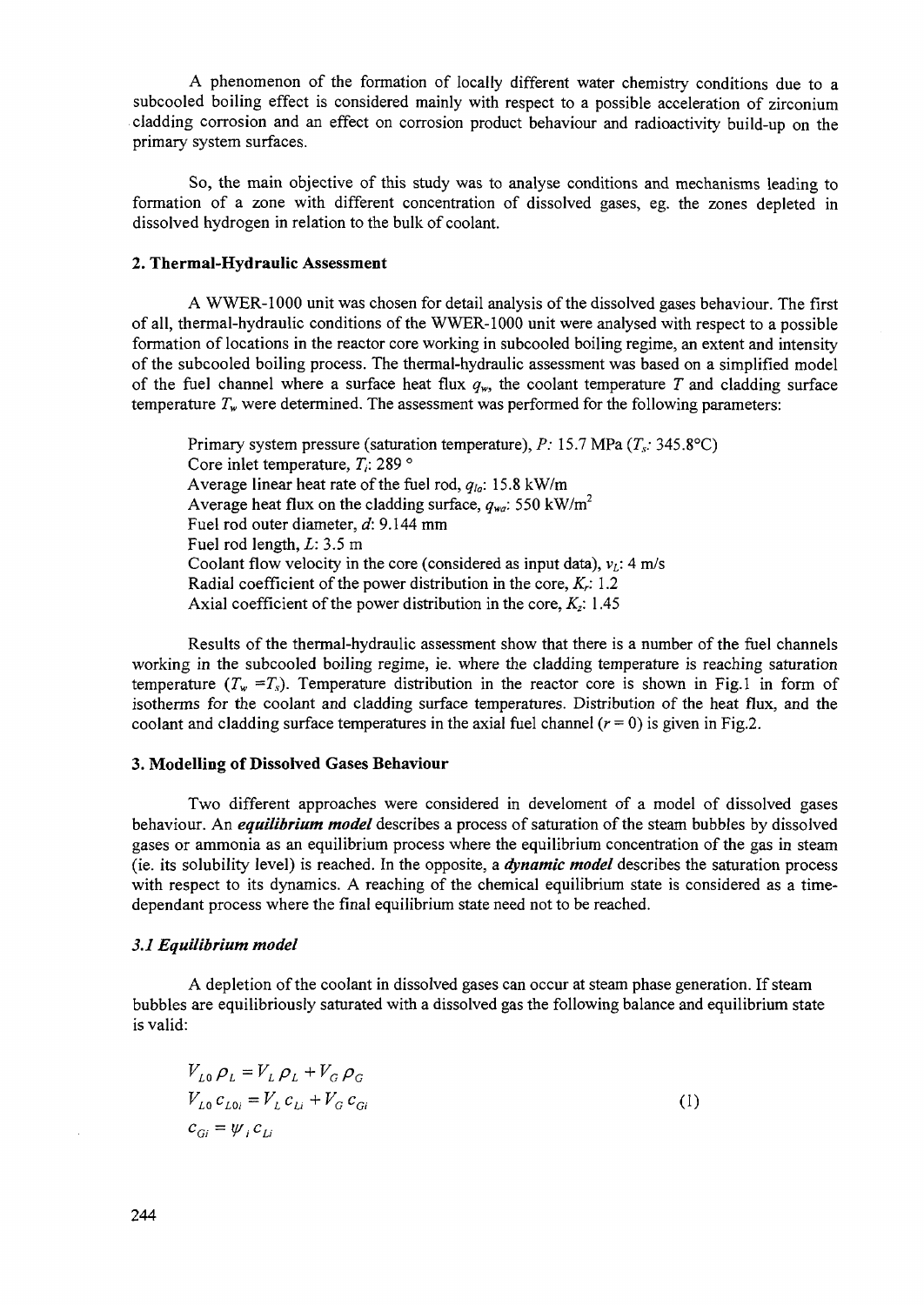

Fig.l Thermal-hydraulic assessment of VVER-1000: Temperature distribution in the reactor core – isotherms for constant coolant (T) and cladding surface  $(T_w)$  temperature  $(K_z = 1.45, K_r = 1.2)$ 



Fig.2 Thermal-hydraulic assessment of VVER-1000: Distribution of heat flux  $(q_w)$ , the coolant (T) and cladding surface  $(T_w)$  temperature in the axial fuel channel (r=0); A convective heat transfer,  $B$  – non-developed subcooled boiling,  $C$  – developed subcooled boiling,  $D -$  boiling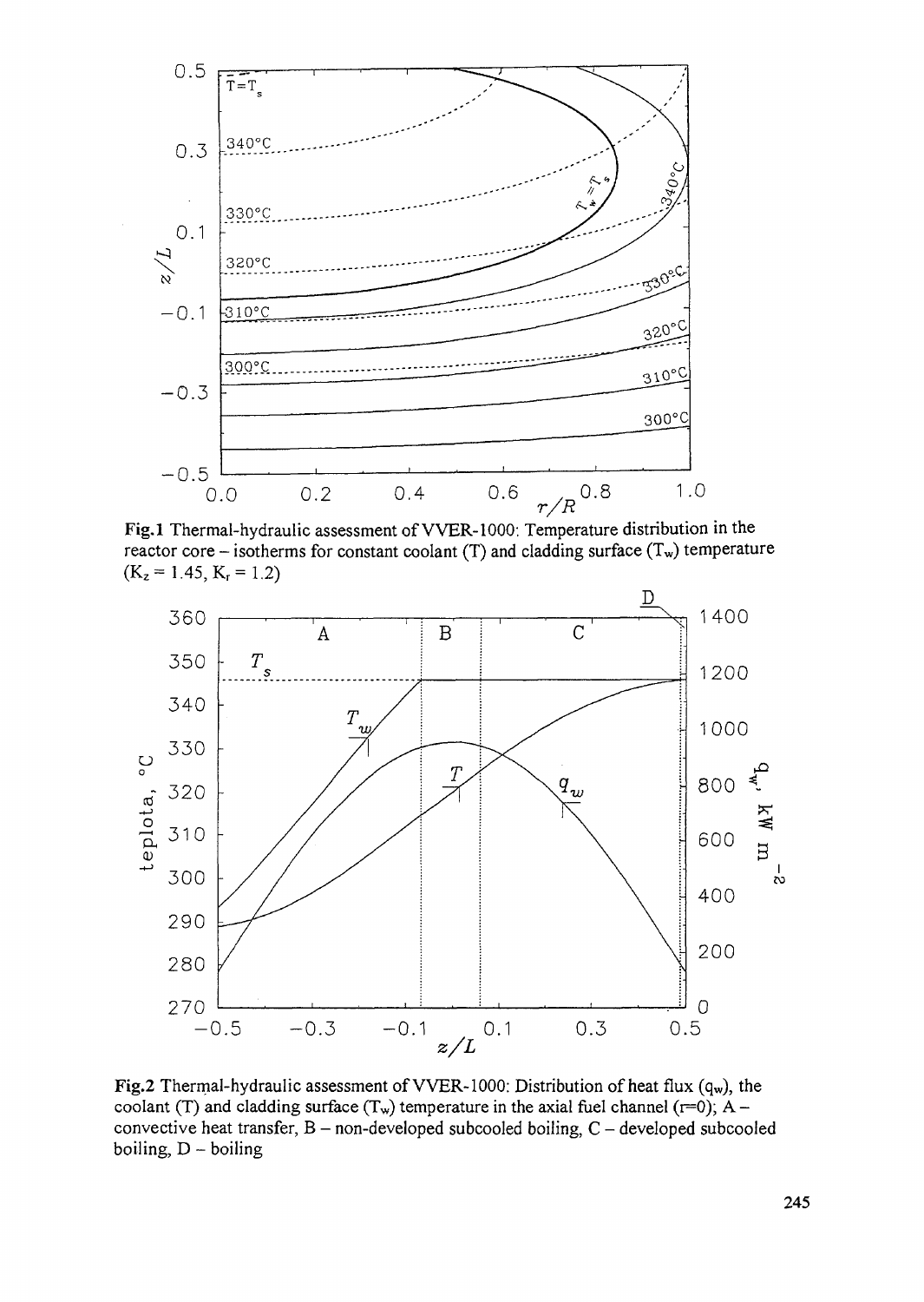A distribution coefficient  $\mathcal{Y}_i$  is calculated from the gas solubility values [2,3] as:

$$
\psi_{i} = \frac{22400 \rho_{G}}{He_{i} P M_{H2O} \rho_{L}} \qquad i = H2, N2, NH3
$$
 (2)

The index  $\theta$  in the equation (1) indicates an initial state of the liquid phase before the steam phase generation. A relative drop of concentration of the gas component *i* dissolved in the coolant  $c_l/c_{l,0i}$  can be expressed in dependance on the steam phase fraction (ie. void fraction)  $e = V_G/(V_G + V_I)$ as:

$$
\frac{c_{Li}}{c_{L0i}} = \frac{\varepsilon \rho_G + (1 - \varepsilon) \rho_L}{\rho_L (\varepsilon \psi_i + 1 - \varepsilon)}
$$
(3)

An effect of the void fraction on a relative drop of concentration of dissolved nitrogen, hydrogen and ammonia is shown in Fig.3 for the given thermal-hydraulic conditions. It is evident that some significant depletion of the coolant in dissolved hydrogen and nitrogen occurs at the void fraction *e >* 0.05 (5%), ie. at relatively high steam phase fraction. This effect is caused by a high solubility of the both gases at given temperature in comparison with ambient temperature  $-$  the difference in 10-12 times. Hydrogen solubility is higher than nitrogen solubility so that the depletion in nitrogen is higher. On the other hand, the depletion in ammonia is negligible due to its very high solubility in water.

It was shown by calculations that the steam phase fraction in the subcooled boiling regime can reach as maximum 2.5%, at the same time an average void fraction is less than 0.5%. At such conditions, the equilibrium model of the dissolved gases behaviour gives maximum depletion in hydrogen and nitrogen about 10%, and the average depletion only 2.5%.

#### *3.2. Dynamic model*

*A* depletion of the coolant in dissolved gases can also occur due to a steam flow inside the bubble or at the steam bubble growth process. Such a depletion has a local character, ie. it is related to the liquid surrounding the steam bubble, and is limited in time.

#### *Subcooled boiling mechanisms*

A heat removal from the fuel rods can proceed in qualitatively different mechanisms in dependance on the local heat flux *qv* and local coolant temperature *T.* A *convection heat transfer mechanism* takes place when the fuel cladding surface temperature is below the saturation temperature at given pressure. If the convective transfer is not sufficient to remove the generated heat, a surface temperature exceeds the saturation temperature and steam bubbles are formated by nucleation, ie. a *subcooled boiling mechanism* is taking place.

Bubbles are predominantly formed on places with a proper geometrical microstructure. It is supposed that the steam generated on the fuel cladding surface flows through a stagnant bubble and re-condensates at a top of the bubble. The condensation heat is taken through a thinner boundary layer from here into the bulk of coolant. Because of a relatively big difference between the cladding surface and bulk coolant temperatures in this area  $(T_s - T)$ , the bubbles have a small diameter and are sitting on the surface. This kind of subcooled boiling mechanism is called as a *non-developed subcooled boiling.* The bubbles are not escaping from the surface because a hydrodynamic drag force of the coolant flow is lower than a surface tension force keeping a bubble on the surface. A critical radius of the bubble, ie. a distance between a top of the bubble and the cladding surface at moment of an escape, can be expressed from a balance of the forces as follows [1]:

$$
Y_b = 0.015 \sqrt{\frac{\sigma_L d_e}{\tau_w}} \quad \text{kde} \quad \tau_w = \frac{1}{2} f \rho_L v_L^2 \tag{4}
$$

The critical bubble radius for the given thermal-hydraulic conditions is  $Y_b = 1,14 \times 10^{-5}$  m.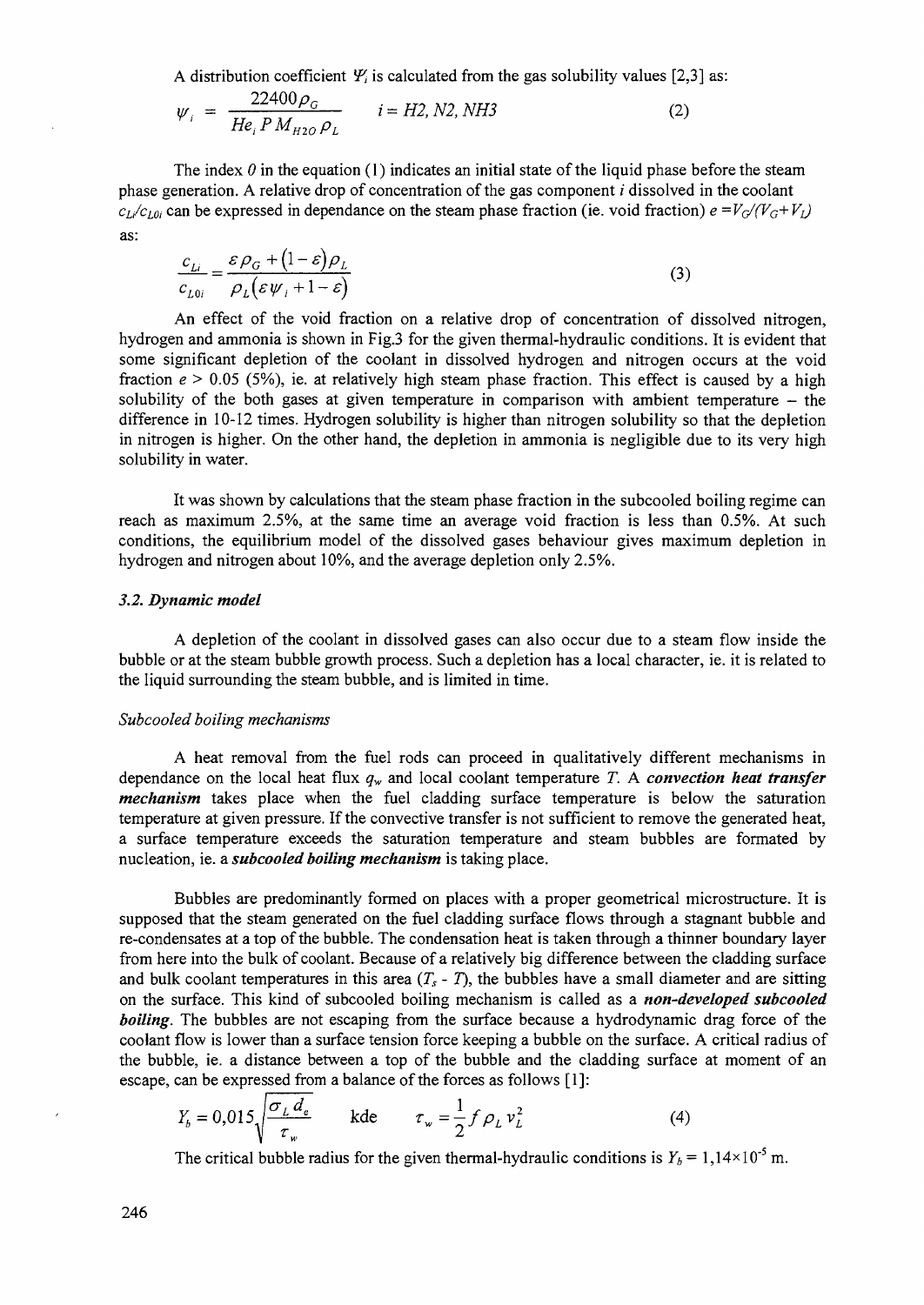

Fig.3 Effect of void fraction on relative drop of concentration of dissolved nitrogen, hydrogen and ammonia (results of calculations by the equilibrium model)

If an intensity of the steam generation is higher than its rate of condensation in the top of bubble, a bubble is growing and the bubble radius exceeds the critical bubble radius. In this case, the bubble escapes from the surface into the bulk of coolant where it condensates. Such state of the process is called as a *developed subcooled boiling.*

#### *Non-developed subcooled boiling*

A model used for analysis of a possible local depletion of the coolant in dissolved gases in surrounding of the stagnant bubbles is shown in Fig.4. A cylinder with height and diameter of  $Y<sub>b</sub>$  is considered as a model stagnant bubble. Water evaporated on the surface  $(y = 0)$  flows through the bubble and condensates in the top of bubble  $(y = Y_b)$ . Condensation heat is taken into the bulk of coolant through a boundary layer with thickness of *(d-Yb).* Thickness of the thermal boundary layer is expressed as  $d = I_1/\alpha$ . Dissolved gases diffuse into the steam bubble from the surrounding liquid through sides of the cylinder. Inside the bubble, the gases are flushed by steam toward the top of bubble and then diffuse through the boundary layer into the bulk of coolant. Numerical analysis showed that because of a low concentration of the gases in steam, a flow velocity of the steam-gases mixture in the bubble is practically the same as the flow velocity of the steam itself. Thus, a model for description of dissolved gases behaviour at the non-developed subcooled boiling conditions can be formulated as follows:

$$
D_{Gi} \frac{d^2 c_{Gi}}{dy^2} - \nu_G \frac{dc_{Gi}}{dy} + k_{LRi} \frac{2}{Y_b} (c_{Li} - c_{Gi}/\psi_i) = 0
$$
  

$$
\nu_G = q_b / \rho_G \Delta H_{vsp} \qquad q_b = k_T (T_s - T)
$$
 (5)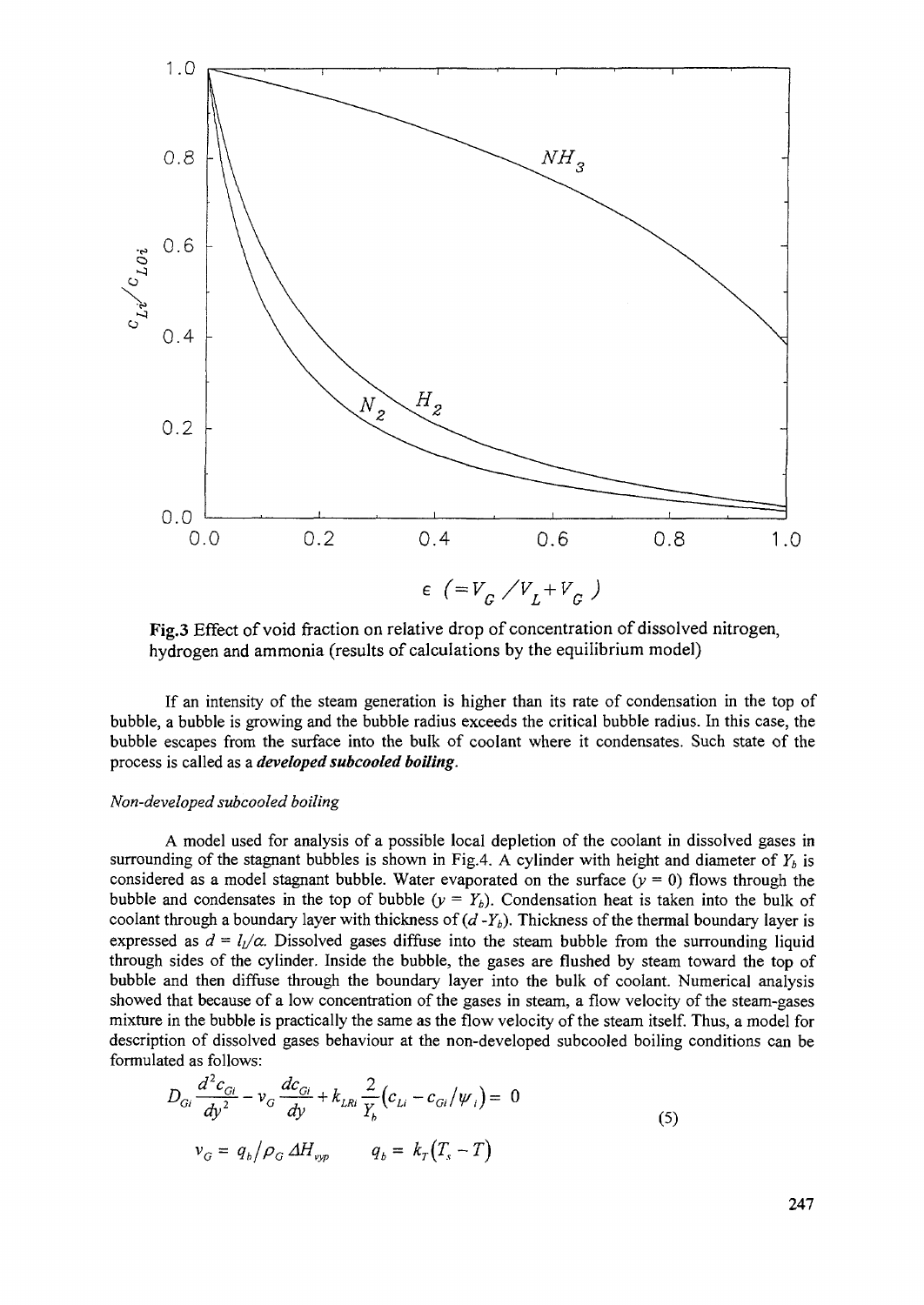with boundary conditions:

$$
y = 0: \t D_{Gi} \frac{dc_{Gi}}{dy} - v_G c_{Gi} = 0
$$
  

$$
v = Y_b: \t D_{Gi} \frac{dc_{Gi}}{dy} - v_G c_{Gi} = k_{Li}(C_{Li} - c_{Gi}/\psi_i)
$$
 (6)

The heat and mass transfer coefficients from the top of bubble  $k_T$  and  $k_{Li}$ , and the side diffusion coefficient *kLRi* were calculated taking into account more realistic shape of the steam bubble - hemisphere (see Fig.5):

$$
k_{T} = \frac{\lambda_{L}}{\delta} f(Y_{b}) = \alpha f(Y_{b}) \qquad k_{Li} = \frac{D_{Li}}{\delta} f(Y_{b}) \qquad k_{L} = \frac{D_{Li}}{Y_{b}} \qquad (7)
$$

where a correction factor  $f(Y_b)$  expresses a changing distance of the bubble top from a border of the thermal boundary layer  $d$  at an one-way heat transfer or diffusion process in  $y$ -direction:

$$
f(Y_b) = -\frac{2\delta}{Y_b} \left[ 1 + \frac{\delta}{Y_b} \ln \left( 1 - \frac{Y_b}{\delta} \right) \right]
$$
 (8)

Results of calculations for a part of the fuel channel working in the non-developed subcooled boiling conditions are given in Fig. 6. Concentration of hydrogen, nitrogen and ammonia in the liquid surrounding the stagnant steam bubbles is shown for the bubbles of maximum hydraulic stable radius at the given conditions ( $Y_b = 1,14 \times 10^{-5}$  m). It can be seen that the difference of the dissolved gases concentration in comparison with their concentration in the bulk of coolant depends on temperature concentration in comparison with their concentration in the buik of coolant depends on temperature gradient between the cladding surface and the coolant  $(T_s - T)$  which determines the steam flow velocity through a bubble. Maximum depletion in the dissolved gases occurs at the beginning of the non-developed subcooled boiling when a number of bubbles on the cladding surface is relatively low.



Fig.4 Model of a stagnant steam bubble used for analysis of local depletion of the coolant in dissolved gases in surrounding of the bubble (the dynamic model - nondeveloped subcooled boiling regime)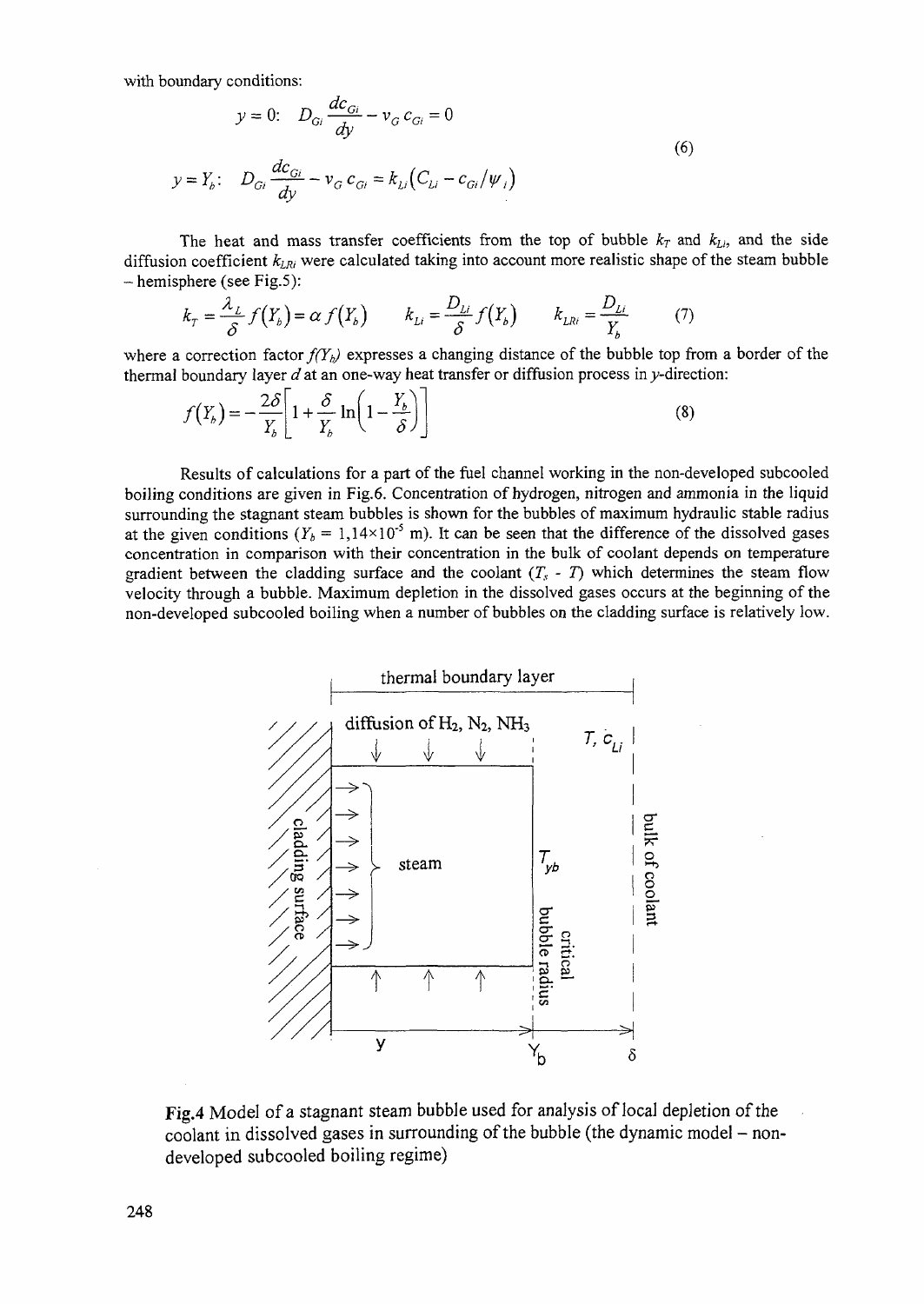

Fig.5 Model of a growing steam bubble with the critical bubble radius used for analysis of local depletion of the coolant in dissolved gases in surrounding of the bubble (the dynamic model - developed subcooled boiling regime)

The maximum depletion in relation to the bulk concentration can reach 15% for hydrogen, 35% for nitrogen and 27% for ammonia. Such depletion occurs in a 5  $\mu$ m thick liquid layer surrounding the steam bubble and is not limited in time.

## *Developed subcooled boiling*

A heat transfer mechanism connected with a development subcooled boiling starts play a role when the stagnant steam bubbles are not able to take away a generated heat. In this case, a volume of the steam bubble is growing until its radius reaches the critical one. Then, the bubble escapes from the surface into the bulk of coolant and condensates. Because of the low concentration of dissolved gases in the coolant, their effect on the rate of heat and steam transfer in the bubble is negligible. Then, the steam bubble growth can be modelled independently from a diffusion saturation of the bubble by dissolved gases. A schema of the model is shown in Fig.5.

A balance of steam in the bubble is described by an equation

$$
\frac{d}{dt}\left(\frac{2}{3}\pi y^3\right) = \frac{\left(2Y_b\right)^2 q_w}{\rho_G \Delta H_{vyp}} - \frac{\pi y^2 k_T \left(T_s - T\right)}{\rho_G \Delta H_{vyp}}\tag{9}
$$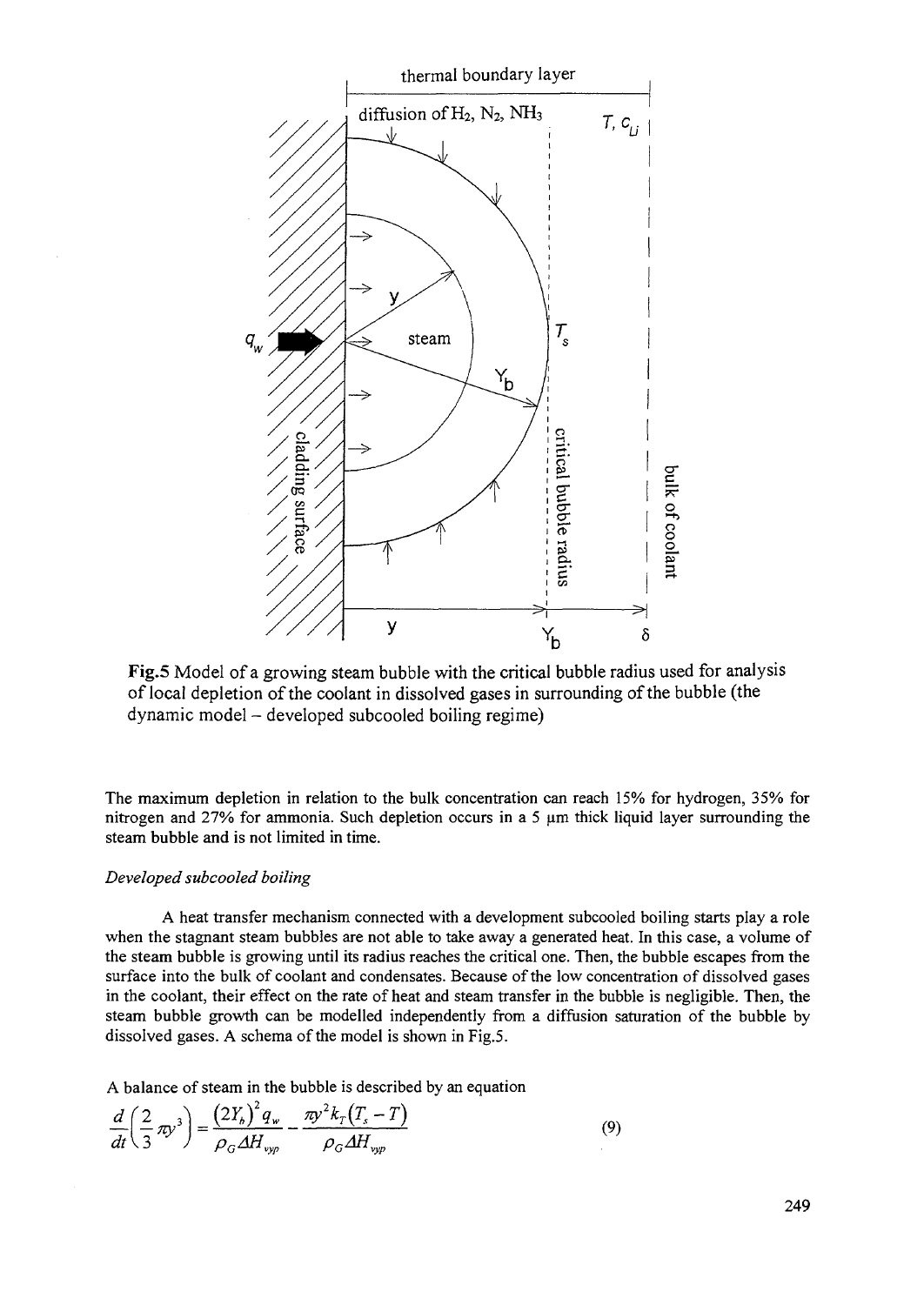

Fig.6 Calculated axial profil of concentration of dissolved nitrogen, hydrogen and ammonia related to its concentration in the bulk of coolant  $c_{\rm G}/\gamma$ <sub>i</sub>  $c_{\rm Li}$  (the dynamic model - non-developed subcooled boiling area)

where the term on the left side of the equation (9) expresses the bubble volume growth rate. The first term on the right side is a volume flow rate of generated steam which is proportional to the heat flux through a square with side of  $2Y_h$ . The second term expresses a volume flow rate of the steam which is condensated on a bubble-coolant interface. An initial condition is:

$$
t = 0; \qquad y = 0 \tag{10}
$$

A period of the bubble growth *tb,* ie. time of the bubble existence before its escape from the surface, can be obtained by integration of the equation (9) with upper limit of  $y = Y_b$ . During this growth period, the bubble is continuously saturated with dissolved gases from the surrounding liquid by a diffusion process. Formulation and solution of a problem with a moving phase boundary is difficult, therefore a simplified model for description of the bubble saturation process was used. According to this simplification, it is considered that the bubble with critical radius  $Y_b$  is saturated by diffusion during the bubble growth period *tb.* The following equations describe the bubble saturation process by diffusion:

A balance of the gas  $i (H_2, N_2, NH_3)$  in the bubble

$$
\frac{2}{3}\pi Y_b^3 \frac{dc_{Gi}}{dt} = 2\pi Y_b^2 D_{Li} \left[ \frac{\partial c_{Lbi}}{\partial y} \right]_{y=Y_b}
$$
\n(11)

where  $c_{Gi}$  is a gas concentration in the bubble, and  $c_{Lbi}$  is a concentration of dissolved gas in the liquid surrounding the bubble.

A balance of the gas  $i$  in the liquid

$$
\frac{\partial c_{Lbi}}{\partial y} = D_{Li} \frac{\partial^2 c_{Lbi}}{\partial y^2}
$$
 (12)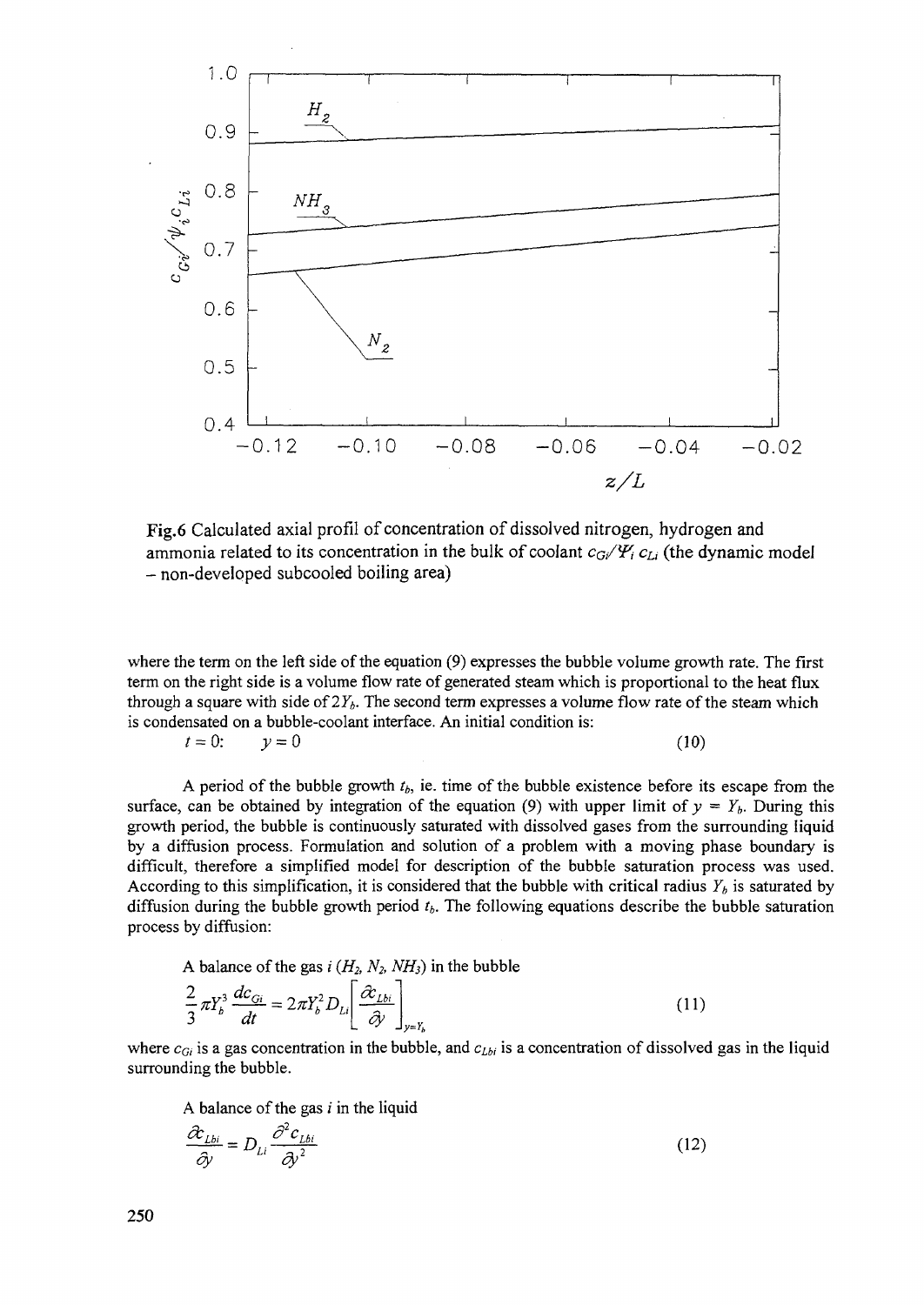with boundary and initial conditions:

$$
y = Y_b: \t c_{Lbi} = c_{Gi}/\psi_i
$$
  
\n
$$
y = \infty: \t c_{Lbi} = c_{Li}
$$
  
\n
$$
t = 0: \t c_{Lbi} = c_{Li}
$$
  
\n
$$
c_{Gi} = 0
$$
\n(13)

An analytical solution of the equation system  $(11)-(13)$  can be found in the following form:

$$
\frac{c_{Gi}(t)}{\psi_{i}c_{Li}} = 1 - \exp(\beta t) \text{erfc}\left(\sqrt{\beta t}\right)
$$

$$
\frac{c_{Lbi}(t, y)}{c_{Li}} = 1 - \exp\left[\beta t + (y - Y_b)\sqrt{\beta/D_{Li}}\right] \text{erfc}\left(\sqrt{\beta t} + \frac{y - Y_b}{2\sqrt{D_{Li}t}}\right) \tag{14}
$$

$$
\beta = D_{Li}\left(\frac{3}{Y_b\psi_i}\right)^2
$$

*A* term  $c_{Gi}(t)/y_i c_{Li}$  in the equations (14) expresses a level of saturation of the growing bubble by gas  $i$  in relation to its equilibrium concentration (ie. solubility) in the bulk of coolant. In a similar way, the term  $c_{Lb}/(t, y)/c_{L}$  expresses a concentration of dissolved gas *i* in the liquid surrounding the steam bubble in relation to its equilibrium concentration (ie. solubility) in the bulk of coolant. Then, a relative depletion of the liquid in dissolved gas  $i$  is expressed as a supplement to 1.

Results of the calculations are demonstrated in Fig.7 and Fig.8. The Fig.7 shows a concentration profils of hydrgen, nitrogen and ammonia in the liquid surrounding the bubble in period of its growth. The bubble growth period  $\tau_b$  calculated for the given thermal-hydraulic conditions is in range of 1-2 ms. Therefore, the calculated concentration profils are valid only for times  $t < \tau_b$ . It can be seen from the figure that a deep depletion in dissolved hydrogen and nitrogen in liquid surrounding the bubble can occur in times below 1 ms, what is in the most cases the bubble growth period. Such a depleted layer of the liquid is very thin, units of um. Moreover, the bubble growth process is a periodic one and the situation will repeat itself. A frequency of the steam bubble arising on the surface is in order of 1,000 times per a second, ie. 1 kHz.

A sense of the depletion extension and time period can be apparent from Fig.8. Here is shown a thickness of the liquid layer surrounding the bubble, *l0,* as a function of time for a different level of dissolved gas depletion. For example, it can be found from the figure that a liquid layer with 70% depletion in dissolved hydrogen (in average) will exist for 0.95 ms and its thickness will be maximaly = 0.11, ie.  $l_0$  = 0.11 · 1.14 · 10<sup>-5</sup> = 1.3 · 10<sup>-6</sup> m = 1.3 µm.

A similar picture as shown for dissolved hydrogen behaviour can be also found for dissolved nitrogen. Ammonia behaviour is different from that because of its high solubility, ie. ammonia depletion level in the surrounding liquid will be much lower. In the case of hydrogen and nitrogen, which are less soluble in the liquid, the time of a bubble growth is not sufficient for its saturation and the bubble contains only a part of the achieveable equilibrium concentration at the moment of its escape from the surface.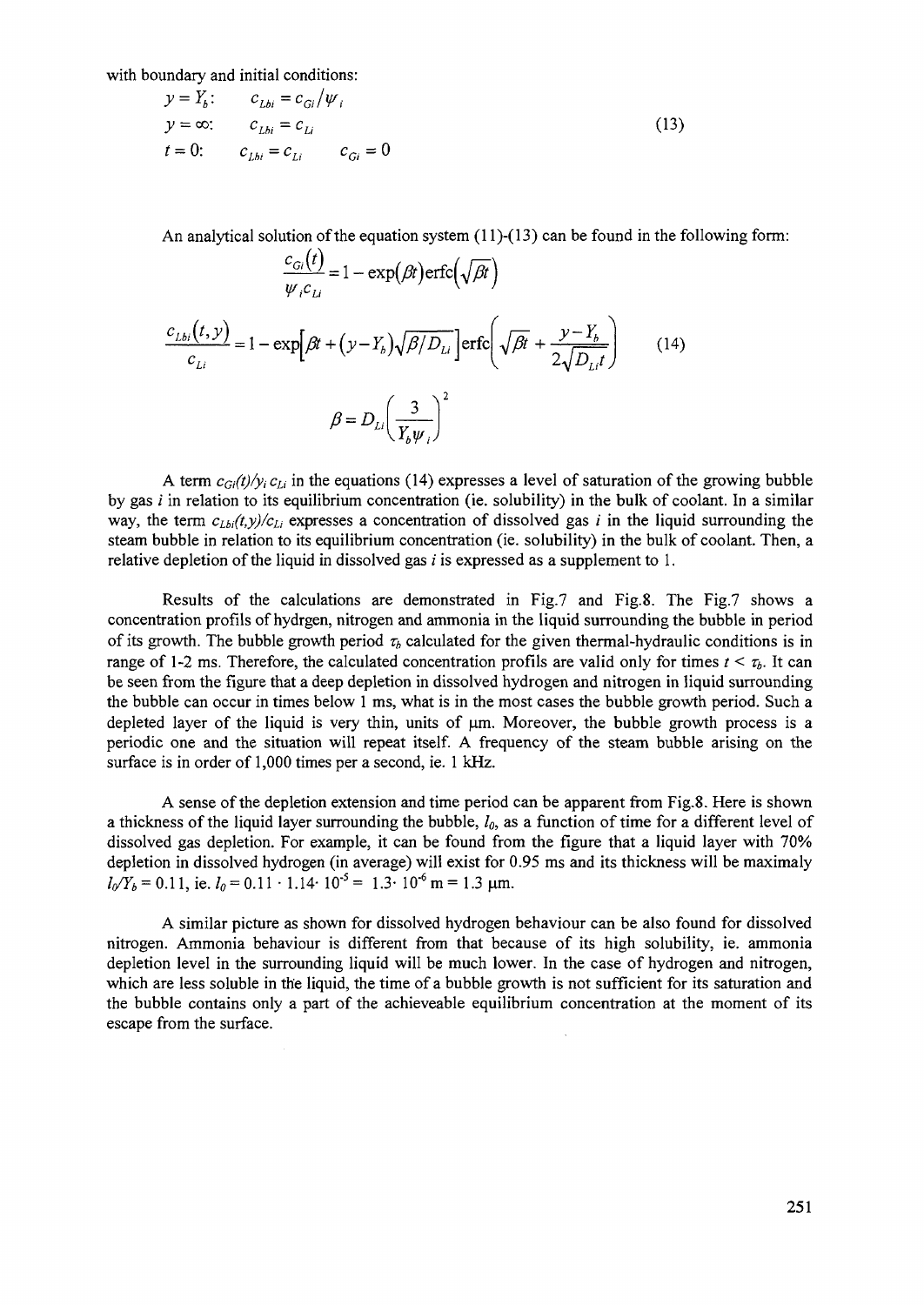

Fig.7 Calculated concentration profil of dissolved hydrogen, nitrogen and ammonia in the liquid surrounding a steam bubble in period of its growth *cib/cLi* (the dynamic model - developed subcooled boiling regime)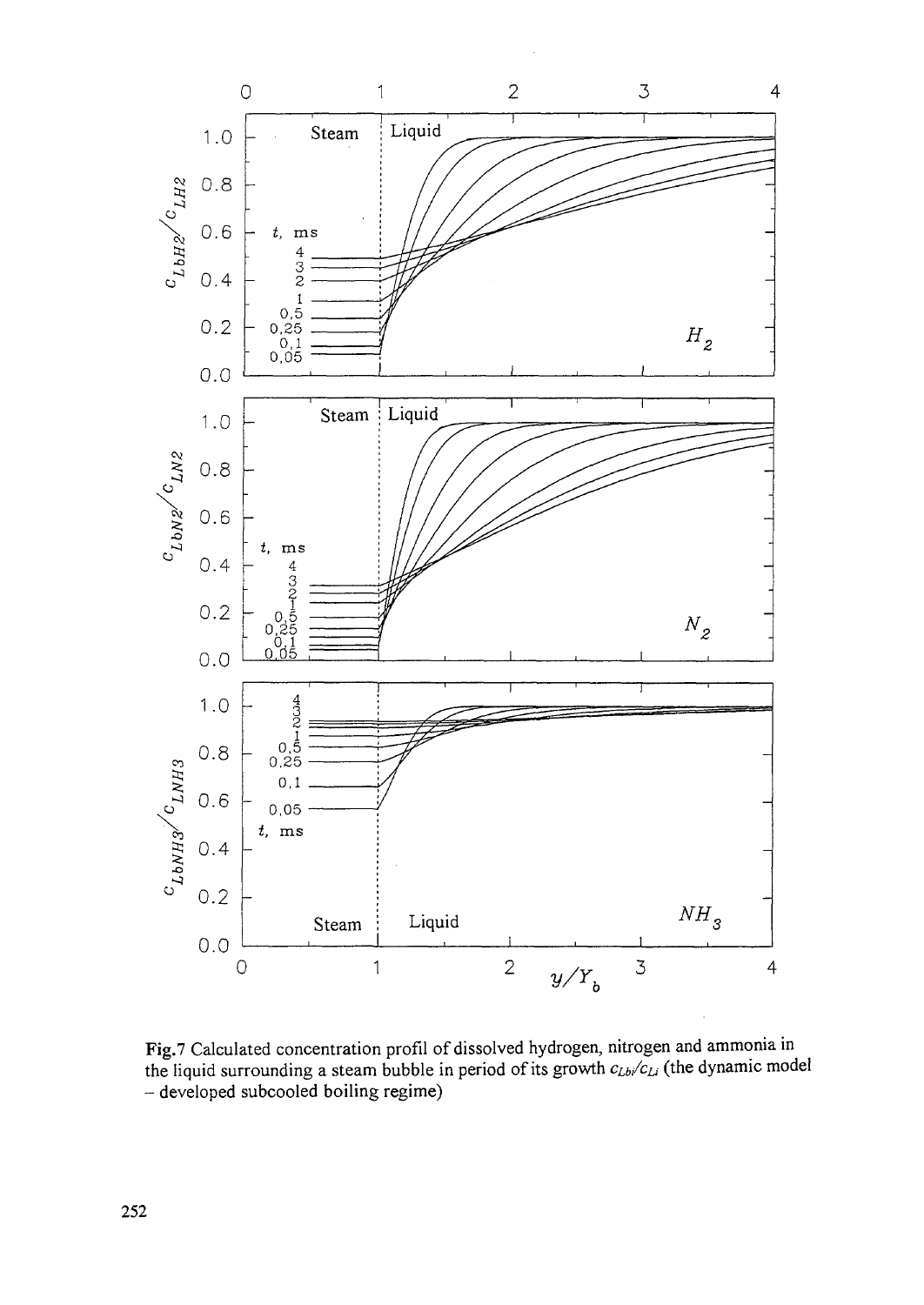

Fig.8 Thickness of the liquid layer surrounding a steam bubble  $(l_0)$  as a function of time for different level of dissolved gas depletion (the dynamic model - developed subcooled boiling regime)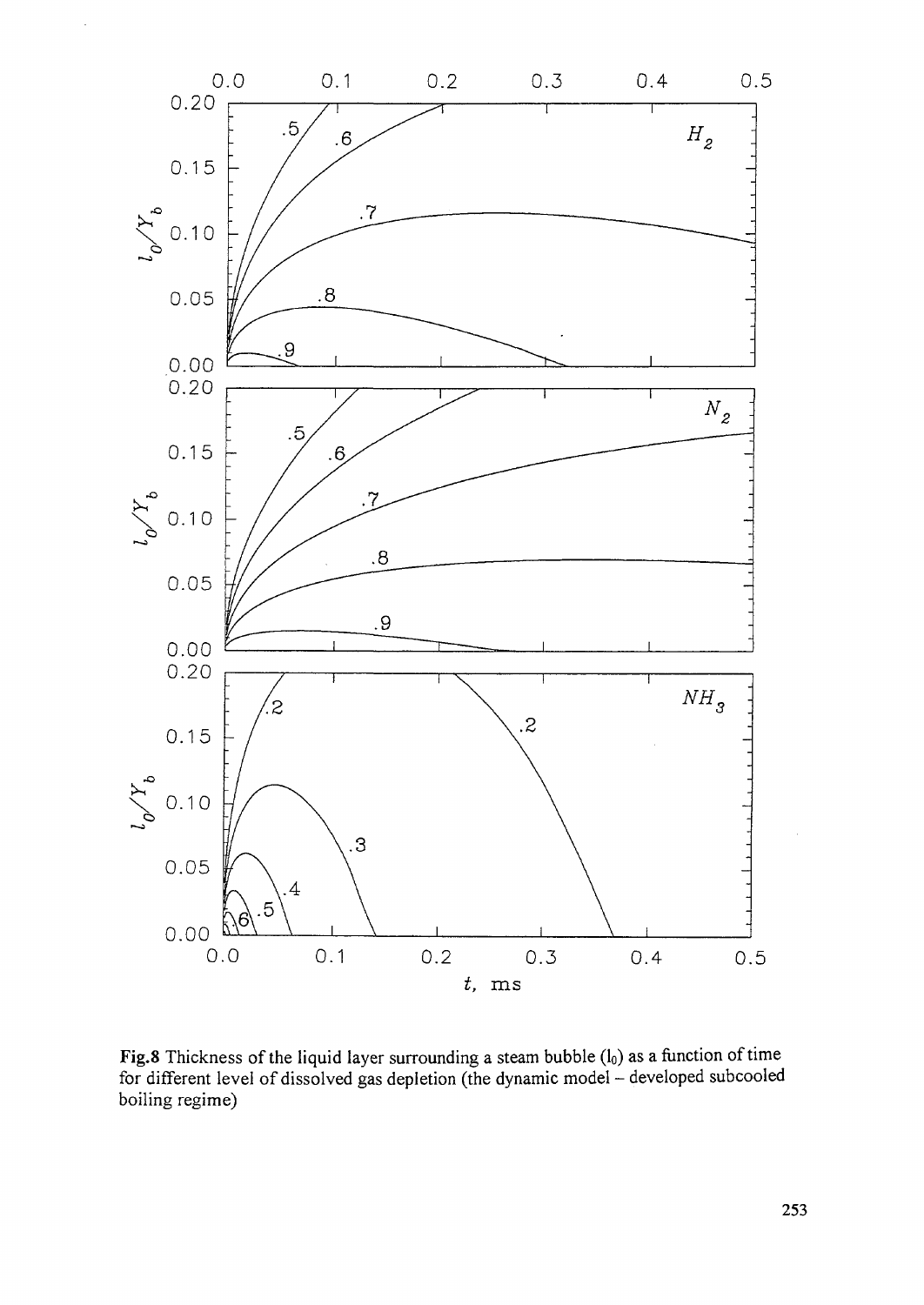## **Conclusions**

The physic-chemical models describing behaviour of the dissolved gases (hydrogen, nitrogen) and ammonia in the subcooled boiling conditions of the pressurized water reactors were developed. Both, an equilibrium and dynamic approaches were used to describe a depletion of the liquid surrounding a steam bubble in the gas components. This depletion phenomenon is a consequence of the gas diffusion into the steam bubbles.

Results obtained by the equilibrium model indicate that a steam phase fraction in the subcooled boiling regime can reach max. 2.5%. For this condition, the general equilibrium depletion in dissolved hydrogen and nitrogen can be max. 10% that is not sufficient level from point of view of some significant change of the water chemistry conditions.

The dynamic model describes two different mechanisms of the subcooled boiling process - nondeveloped and developed subcooled boiling. In the case of non-developed subcooled boiling, stagnant bubbles are formed on the cladding surface. These bubbles are flushed by steam which is generated on the surface and re-condensates at a top of the bubble, A depletion of liquid in dissolved gases has a local character and is caused by a limited diffusion rate of the gases from surrounding into the bubble. It was found by calculations that the maximum depletion in dissolved hydrogen can reach 15%, in dissolved nitrogen 35%, and in ammonia 27%. The liquid layer surronding the bubble affected by such depletion level is approx. 5 um.

In the case of developed subcooled boiling, the gas depletion in the liquid phase has a local character and is a space and time limited. In principle, the level of depletion is not limited, but the deeper gas depletion the shorter period and smaller liquid volume is affected. The bubble generation, growth and escape from the surface is a periodic process which is repeated with a frequency in order of thousand times per a second. A significant gas depletion (eg. 70% hydrogen depletion in relation to the bulk of coolant) takes about 1 ms and concerns a liquid layer of 1  $\mu$ m surrounding the steam bubble.

The obtained results show that locally different water chemistry conditions can be met in the subcooled boiling conditions, especially, in the developed subcooled boiling regime. An extension and duration of such locally different conditions is in range of micrometers and miliseconds, respectively. On the other hand, the radiolytical processes and reactions, causing a formation of oxidizing species and radicals, proceed in spurs of 1 -2 nm that are formed by a high energy radiation, and take much shorter time. From the above, the locally different water chemistry conditions (dissolved gases concentration) can influence physic-chemical and radiolytical processes in the reactor system, eg. Zr cladding corrosion, radioactivity transport, and determination of the critical hydrogen concentration.

# **LIST OF SYMBOLS**

 $c_{\ell i}$ ,  $c_{\ell i}$  molar volume concentration of component *i* in bulk of coolant and in steam, mol/m<sup>3</sup>

- $c_{Lbi}$  molar volume cone, of component *i* in liquid surrounding a steam bubble, mol/m<sup>3</sup>
- *de* ekvivalent hydrodynamic diameter, m
- $D_{Gi}$  molecular diffusivity of component *i* in steam, m<sup>2</sup>/s
- $D_{Li}$  molecular diffusivity of component *i* in liquid, m<sup>2</sup>/s
- *erfc* complementary error function
- $f$  friction factor, -
- $He<sub>i</sub>$  solubility of gas component *i*, Nml *i/kg Pa* (or ccSTP *i/kg Pa*)
- *DHvyp* evaporation heat of liquid, J/kg
- $k_{LRi}$  mass transfer coefficient of component *i* by a side diffusion, m/s
- $k_{L,i}$  mass transfer coefficient of component *i*, m/s
- $k_T$  heat transfer coefficient, W/m<sup>2</sup> K
- *lo* thickness of liquid layer surrounding a steam bubble, m